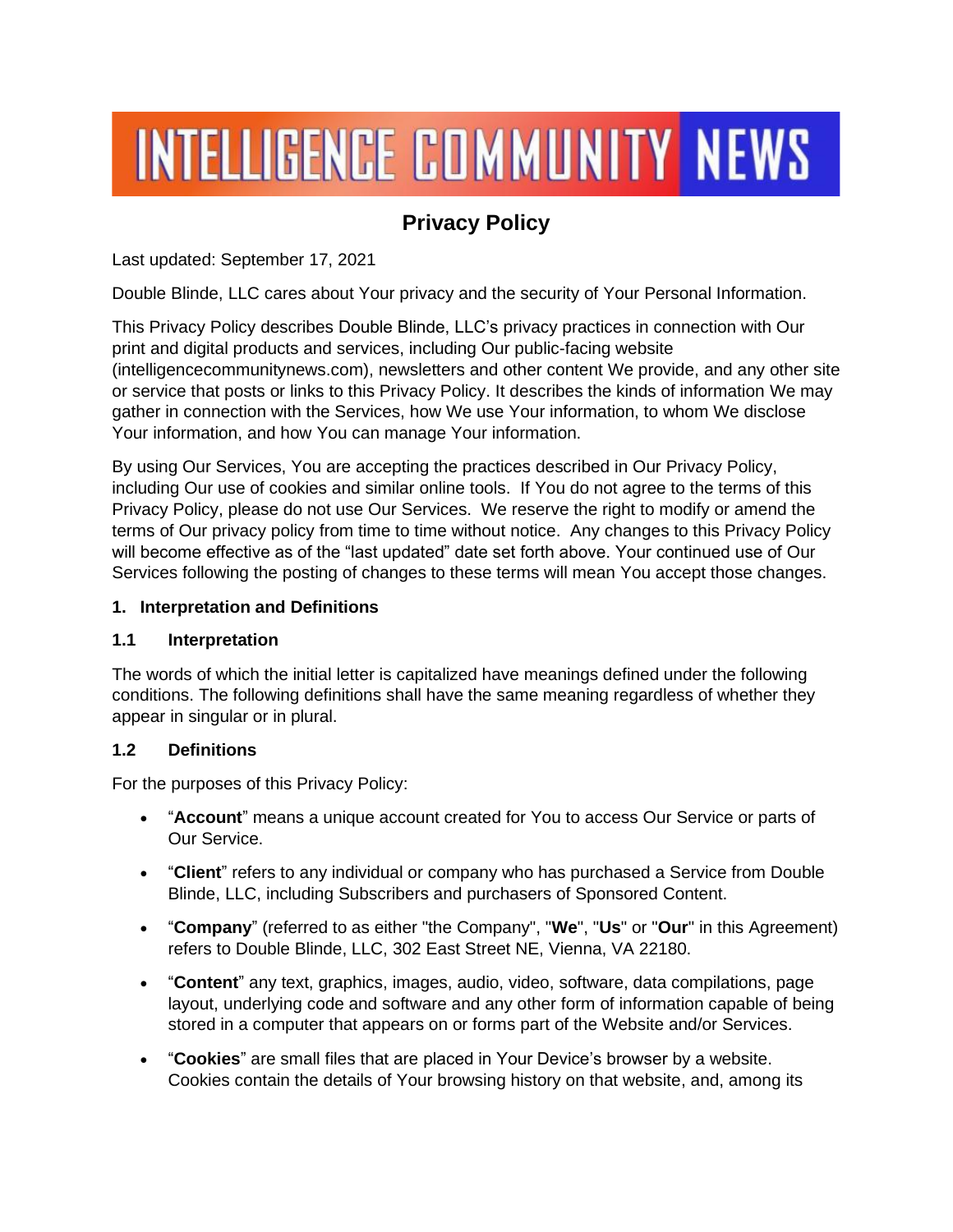many uses, make it possible to recognize You as the same User across one or more browsing sessions.

- "**Device**" means any device, such as a computer, a cellphone, or a tablet used to access digital Services.
- "**Free Content**" and/or "**ICN Newsletter**" is content offered by Double Blinde, LLC free of charge in consideration for agreeing to Our terms and conditions and signing up for a free e-newsletter via the Website.
- "**Personal Information**" is any information that relates to an identified or identifiable individual and may be voluntarily provided information, information collected automatically (such as usage data), or both.
- "**Service**" refers to any product or service provided by Double Blinde, LLC including but not limited to any access to and/or services listed on the Website, and Sponsored Content.
- "**Service Provider**" means any natural or legal person who processes the data on behalf of the Company. It refers to third-party companies or individuals employed by the Company to facilitate the Service, to provide the Service on behalf of the Company, to perform services related to the Service or to assist the Company in analyzing how the Service is used.
- "**Sponsored Content**" is content produced by a Client or by Double Blinde, LLC on behalf of a Client which is posted and hosted as a special feature in the "IC Insider" section of the Website.
- "**Subscriber**" means the individual or company that purchases an annual subscription to the Intelligence Community News Website and/or Double Blinde, LLC content.
- "**Subscription**" means annually paid access to content on the Website by any User(s) by means of their Subscriber Account.
- "**Usage Data**" refers to data collected automatically, either generated by the use of the Service or from the Service infrastructure itself (for example, the duration of a page visit).
- "**User Submissions**" refers to any content placed on the Website, including images, text, video, comments, letters to the editor, emails and other data, by Users unaffiliated with Double Blinde, LLC. User Submissions may be approved prior to posting by Double Blinde, LLC, such as Sponsored Content, or may be posted on the Website without prior Double Blinde, LLC approval (e.g., User comments).
- "**Website**" means the Intelligence Community News website owned by Double Blinde, LLC with the url: http://www.intelligencecommunitynews.com and any sub-domains of this site, unless expressly excluded by their own terms and conditions.
- "**You**" (also referred to as "**User**") means any and all individuals accessing or using the Service, or any company or other legal entity on behalf of which any individual is accessing or using the Service, as applicable.

#### **2. Collecting Your Personal Information**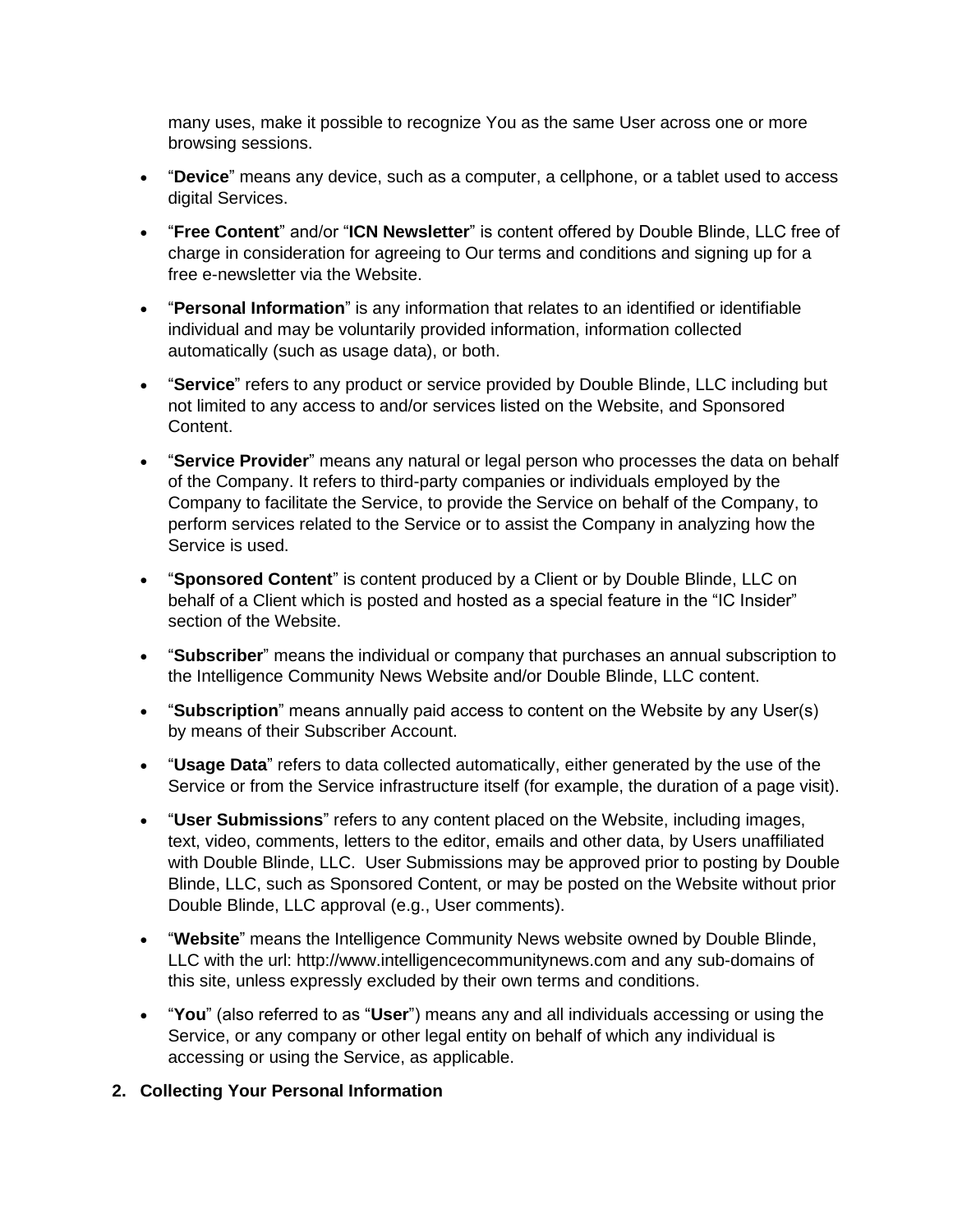#### **2.1 Provided / Volunteered Data**

While You are using Our Services, You may voluntarily provide several different types of Personal Information. There are several circumstances under which You supply us with information, which may include, but is not limited to:

- Contact information, including Your personal and/or business contact information, such as Your name, e-mail address, street address, and phone number.
- Profile/Account information, such as Your username and password that You may set to establish an Account with us.
- Registration information, such as information You provide when You register and/or Subscribe for any of Our Services or when You register for events.
- Marketing data, such as information related to Your preferences for receiving communications, subscribing to Our publications, newsletters and other Content.
- Communications, such as information You provide when you send Us an email, submit Content, request information, or otherwise correspond with Us.
- Other information that We may collect which is not specifically listed here, but which We will use in accordance with this Privacy Policy.

#### **2.2 Automatically Collected/Usage Data**

While You are using Our Services, We and Our Service Providers may automatically collect/log Personal Information occurring related to Our Services and on or through Our Website, which may include, but is not limited to:

- Device information: We may collect information such as Your Device's Internet Protocol (IP) address, mobile Device unique ID, browser type, browser version, operating system, the pages of Our Website that You visit, the time and date of Your visit, the time spent on those pages, other unique device identifiers, and other diagnostic data.
- Usage information/data: We may collect information about the Services You use; the time, date, and duration of Your use of the Services; Your interaction with content offered through the Services; site engagement; browsing and search history; search terms used; referring websites; and software crash reports. Our servers may automatically keep an activity log of Your use of the Services. Usage information may be collected at the individual or aggregate level.
- Location information: We may collect and store Your Device's IP address, which may disclose the general location of Your Device at the time You accessed Our Services.
- Information from Third Parties: We may receive information about You from third parties, including Our Service Providers, and We may combine this information with information We receive from or about You. For example, We may receive information from social media websites (such as LinkedIn), based on Your interaction with Our Services on those platforms, and We may collect the personal information available from that page or platform or that You make available to us on that page or account. We may also collect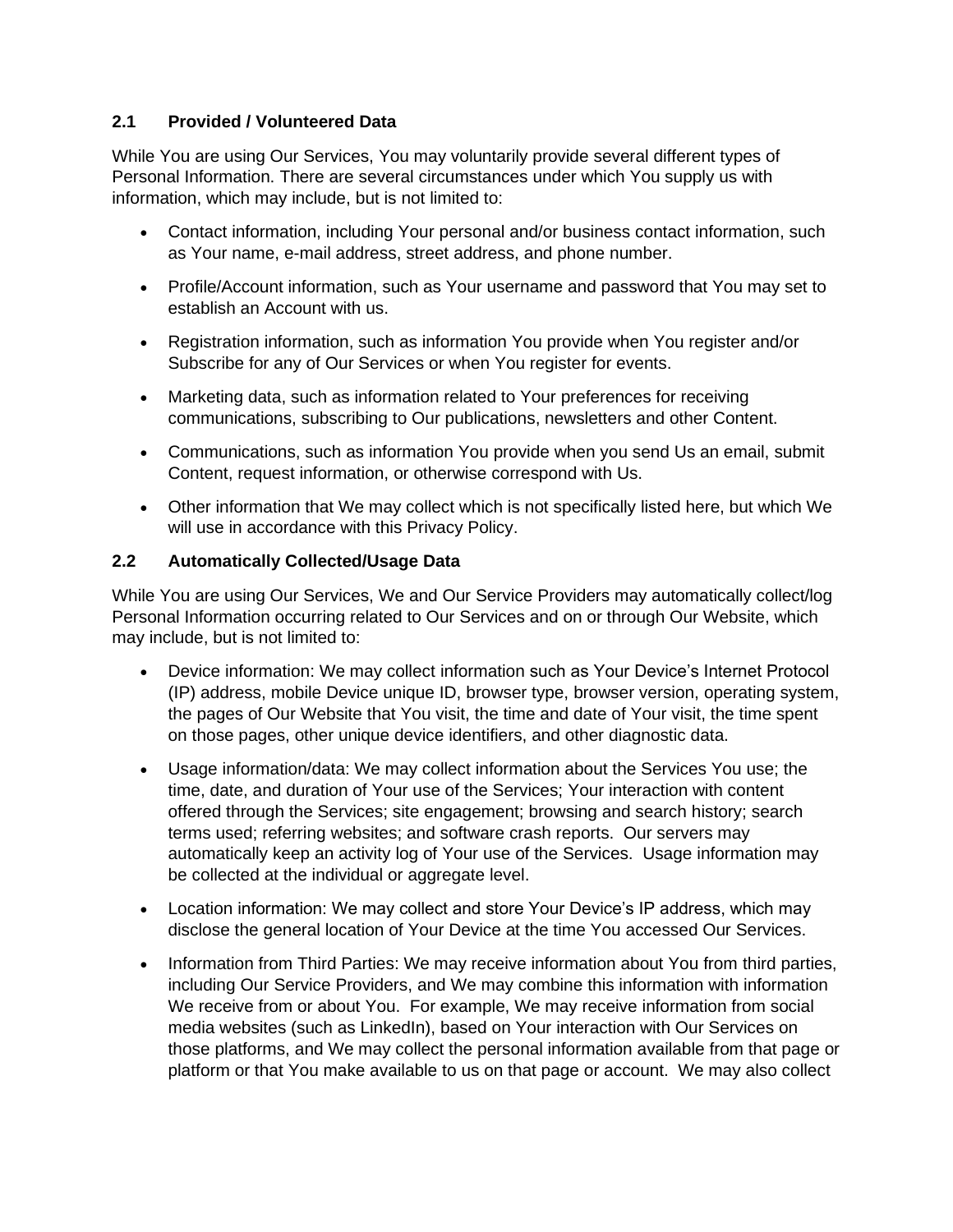certain information about You provided to us by third parties, including Our Service **Providers** 

# **3. Tracking Technologies**

We and Our Service Providers (which provide functionality, measurements, or analytics for Our Services) may use cookies, web beacons, and other similar technologies to track Your use of Our Services.

# **3.1 Cookies**

We and Our Service Providers use cookies for a variety of purposes, including remembering Your sign-in credentials and preferences so that You do not have to input them each time You use the Services; allowing us and third parties to customize Your experience using the Services; and allowing us and third parties to monitor site traffic and performance, so that We may improve Our Services and Your experience. Cookies can be "persistent" cookies, which remain on Your Device when You go offline, or "session" cookies, which are deleted as soon as You close Your web browser.

# **3.2 Web Beacons**

We and Our Service Providers may use web beacons (also referred to as "web tags," "clear gifs," "pixel tags," "single-pixel gifs," or "pixels," which are tiny graphics or scripts that communicate information from Your Device to a server. These web beacons allow Us and/or Our Service Providers to read specific types of information (e.g. when You viewed the beacon, the IP address of the device on which you viewed the beacon) and to use this information for a variety of purposes including, but not limited to, counting Users who have visited Our Website or opened the ICN Newsletter, and for other related website statistics used to analyze the engagement with and improve Our Services.

# **4. Using Your Personal Information**

We may use collected Personal Information for the following purposes:

- **To provide and maintain Our Services**: We may use Your information to process Your subscription, send You electronic newsletters, enable Your participation in Our Services, and to monitor the use of and improve Our Services. This may include use of Your information to help Us better understand Your use of, and Our delivery of, Our Services, including content selection, delivery methods, and reporting, as well as use of Your information to identify and repair errors that impair intended Service functionality. We may also create aggregated, de-identified or other anonymous data records (excluding information, such as a name, that makes the data identifiable as You) from the information We collect from Our Users to use and share with Our Services Providers for Our lawful business purposes, including to analyze and improve Our Services and promote Our business.
- **To provide customer support:** We may use Your information in order to provide customer support and to manage Your Account that gives You access to Our Services**.**
- **To contact and communicate with You:** We may use Your information to contact or communicate with You (by email, phone, or other means) concerning: editorial newsletters and content; invitations to events; offers, updates or announcements about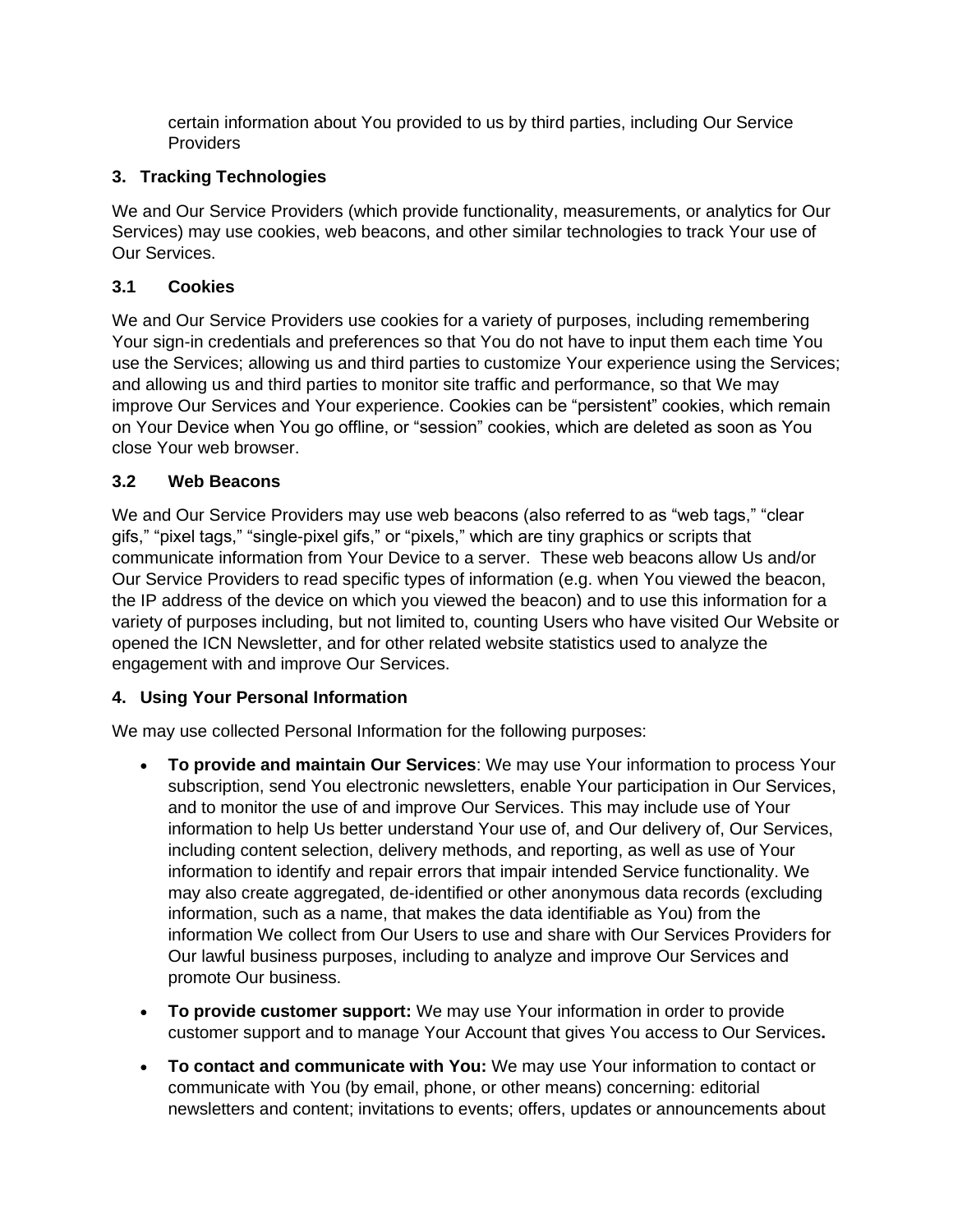Our Services; communications about Your comments or information submissions; online surveys; and legal notices, policy updates, and other important information about Our Services.

- **To facilitate social media engagement:** We may use Your information, including information provided to us by social media platforms, to enable You to interact with Our Services on a social media platform (e.g., accessing Our Services through a posting on LinkedIn). We may also use Your information to help us determine which content Our Services should deliver on those social media platforms.
- **To conduct business transfers:** We may use Your information to evaluate or conduct a merger, divestiture, restructuring, reorganization, dissolution, or other sale or transfer of some or all of Our assets, whether as a going concern or as part of bankruptcy, liquidation, or similar proceeding, in which Personal Information held by Us about Our Service Users is among the assets transferred.
- **To facilitate information security:** We may use Your information to detect security incidents, protect against malicious, deceptive, fraudulent, or illegal activity, and to facilitate the prosecution of those responsible for that activity.
- **To protect Our rights, others' rights and safety, and to prevent fraud:** We may use Your information as necessary to detect, investigate, and prevent activities that may violate Our policies or may be fraudulent or illegal; to protect, enforce, or defend the legal rights, privacy, safety, or property of the Company, its employees, agents, or Users. We may also use Your personal information to ensure compliance with this Privacy Policy, with the Terms and Conditions that govern the use of Our Website and Services, and any other terms of use to which You may agree in the course of using Our Services.
- **To comply with the law**: We may use Your information as required by law or if We in good faith believe that such action is necessary to comply with the law or legal process.

#### **5. Sharing or disclosing Your Personal Information**

We may share or disclose Your Personal Information in the following situations:

- **With Our Service Providers:** We use third-party Service Providers to perform functions on Our behalf, including, but not limited to, hosting, content management tools, social media integration, analytics, and billing. These Service Providers may have access to Personal Information if needed to perform their functions. If such access is required, the Service Providers are obligated to maintain the confidentiality and security of that information, and they are restricted from using, selling, distributing, or altering the information in any way other than to provide the requested services to the Company.
- **With third-party content partners:** When You use Our Services, third parties that provide content to Our Services (e.g., Sponsored Content) may collect or receive information about You and/or Your use of the Services, including through the use of cookies, beacons, and similar technologies. These third parties' use of Your information will be based on their own privacy policies.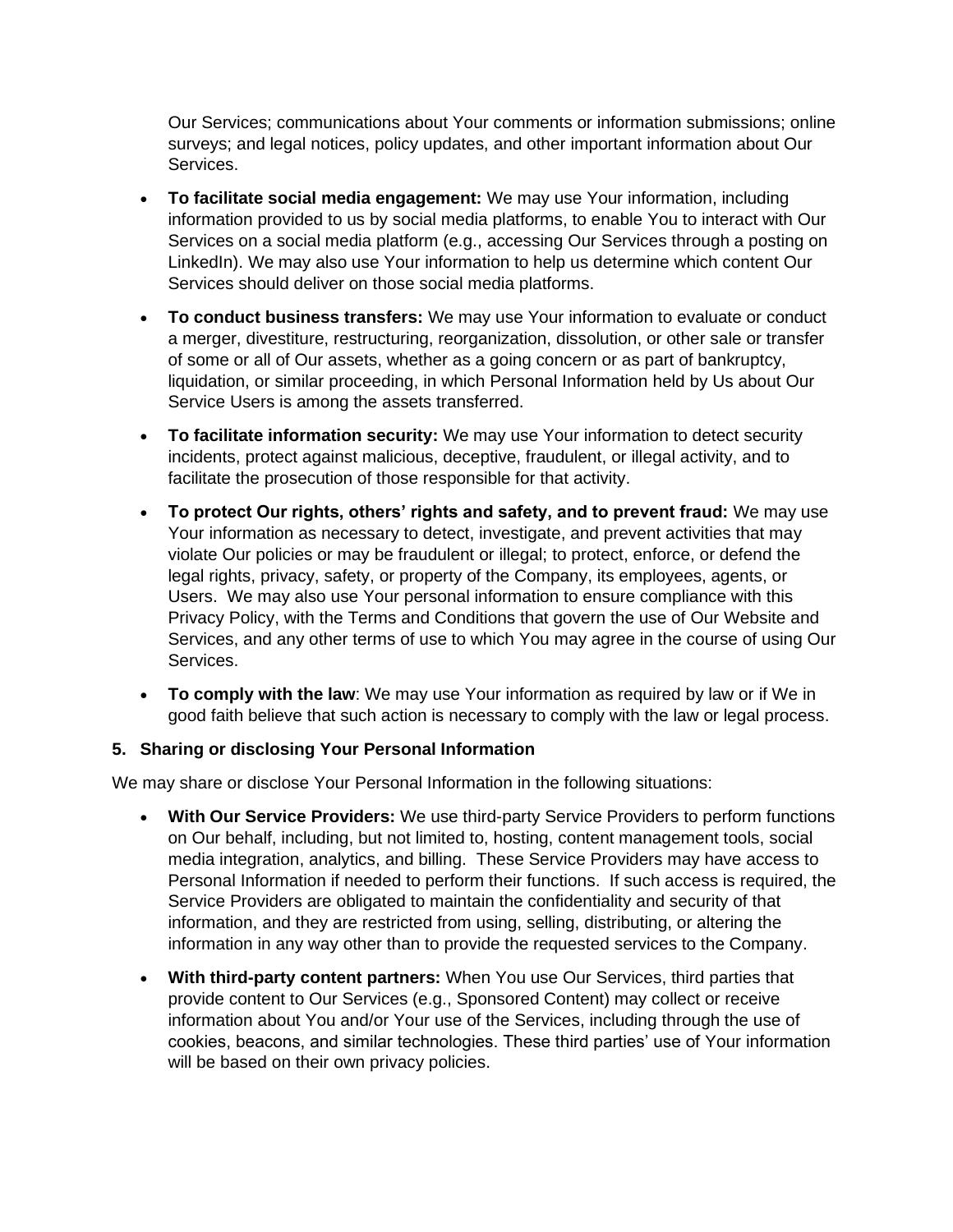- **With social media services:** If You access Our Services through a social media service, We may share information about You or Your activities on that social media service, including what You view on Our Website, with that social media service and/or its users. Social media services may use that information based on their own privacy policies. If You do not want Your information shared in this way, do not access Our Services through a social media service.
- **For business transfers:** We may share or transfer Your information in connection with, or during negotiations of, any merger, sale of Company assets, financing, or acquisition of all or a portion of Our business to another company, or in the event of an insolvency, bankruptcy, or receivership.
- **With affiliates:** We may share Your information with Our affiliates for purposes consistent with this Privacy Policy. Affiliates include Our parent company and any other subsidiaries, joint venture partners or other companies that We control or that are under common control with Us.
- **For law enforcement, legal process, and emergency situations:** In some cases, We may disclose Your information to a third party if We are required to do so by law or if We in good faith believe that such action is necessary to comply with the law or legal process; to protect and defend Our rights or to prevent misuse of Our Services or fraud; or to protect the personal safety of Our employees, agents, partners, the Users of Our Services, or the public.
- **With professional advisors:** We may share Your information with professional advisors, such as lawyers, bankers, auditors, and insurers, where necessary in the course of the professional services that they render to Us.
- **With other Users:** If You elect to provide information or otherwise interact with other users in the public areas available through Our Services (e.g., posting comments on articles on Our Website), such information may be viewed by all Users and may be publicly distributed.
- **With Your consent**: We may share Your information with third parties for any other purpose whenever You consent to or direct such sharing.

#### **6. Retaining Your Personal Information**

We will retain Your Personal Information only for as long as is necessary for the purposes for which the data was collected or for which it is to be further processed. We will also retain and use Your Personal Information to the extent necessary to comply with Our legal obligations (for example, if We are required to retain Your data to comply with applicable laws), resolve disputes, and enforce Our legal agreements and policies.

#### **7. Transferring Your Personal Information**

Your information, including Personal Information, is processed at the Company's operating offices and in any other places where the parties involved in the processing are located. It means that this information may be transferred to — and maintained on — computers located outside of Your state, province, country or other governmental jurisdiction where the data protection laws may differ than those from Your jurisdiction.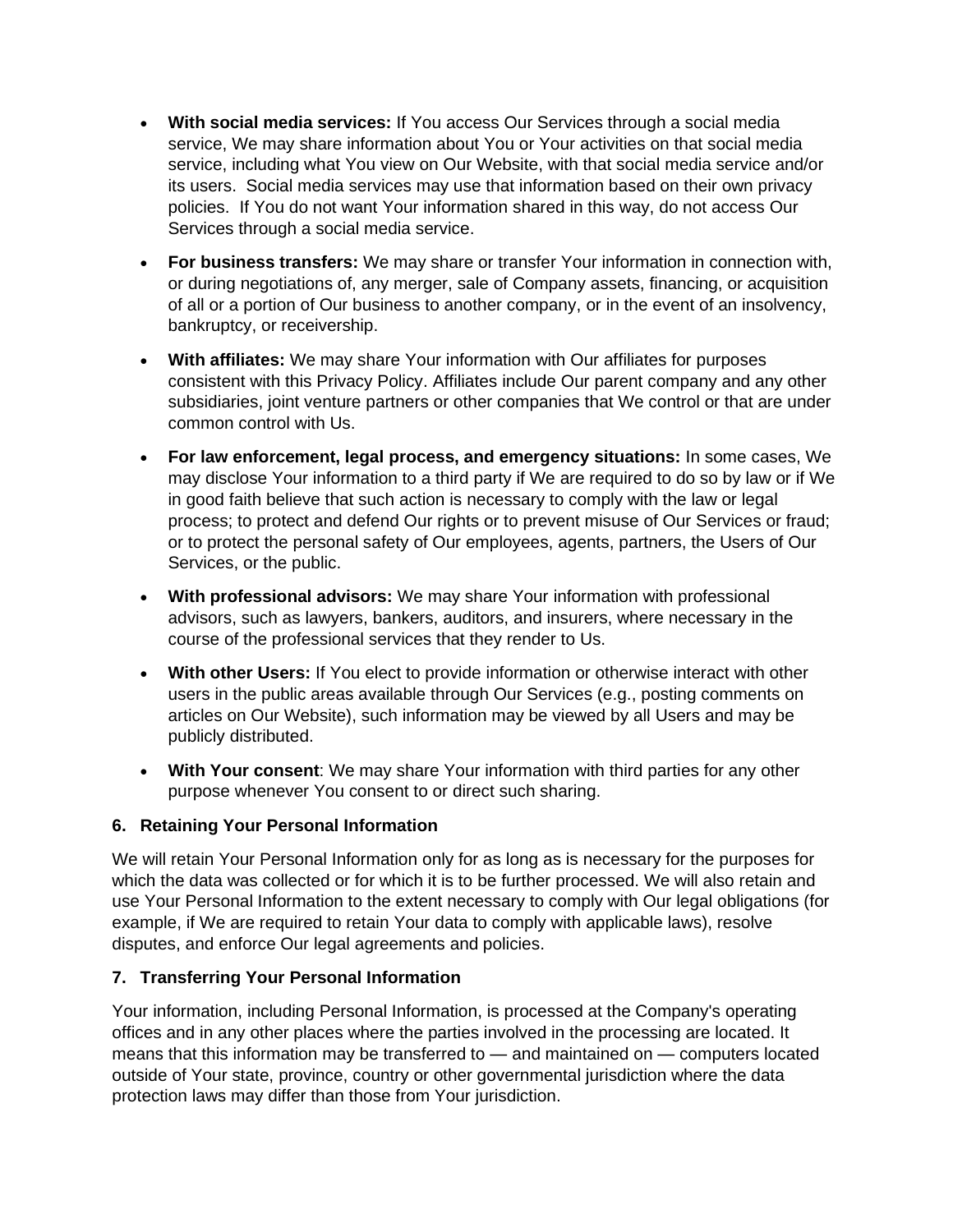Your consent to this Privacy Policy followed by Your submission of such information represents Your agreement to that transfer.

The Company will take all steps reasonably necessary to ensure that Your data is treated securely and in accordance with this Privacy Policy and no transfer of Your Personal Information will take place to an organization or a country unless there are adequate controls in place, including the security of Your information.

# **8. Securing Your Personal Information**

The security of Your Personal Information is important to Us. However, while We strive to use commercially acceptable means to protect Your Personal Information, We cannot guarantee its absolute security because no method of transmission over the Internet or method of electronic storage is 100% secure. Furthermore, You need to help protect the privacy of Your information. You must take precautions to protect the security of any Personal Information that You may transmit over any home networks, wireless routers, wireless (WiFi) networks or similar devices by using encryption or other techniques to prevent unauthorized persons from intercepting or receiving any of Your Personal Information. You are responsible for the security of Your information when using unencrypted, open access or otherwise unsecured networks.

# **9. California User Information**

This section applies only to California residents. It describes how We collect, use and share Personal Information of California residents in operating Our business, and their rights with respect to that Personal Information. For purposes of this section, "Personal Information" has the meaning given in the California Consumer Privacy Act of 2018 ("CCPA") but does not include information exempted from the scope of the CCPA.

We collect the following statutory categories (as defined by CCPA) of Personal Information:

- Identifiers (e.g., name, email address, mailing address, phone number) and online identifiers (e.g., account login, cookies, beacons, other unique online identifiers).
- Commercial information (e.g., subscription records, site engagement).
- Internet or network information (e.g., browsing and search history, site and advertisement interactions).
- Protected classification characteristics (e.g., age or gender; please note that We do not intentionally collect this information, but it may be revealed in identifier data or other information We collect)
- Inferences (e.g., information about Your interests, preferences, and favorites).

The sources from which We collect information are described in Section 2 and Section 3 of this Privacy Policy; the business and commercial purposes for which We collect this information are described in Section 4 of this Privacy Policy; and the categories of third parties to whom We share or disclose the information for a business purpose are described in Section 5 of this Privacy Policy.

# **9.1 CA resident rights**

As a California resident, You have the rights listed below. However, these rights are not absolute, and in certain cases We may decline Your request as permitted by law.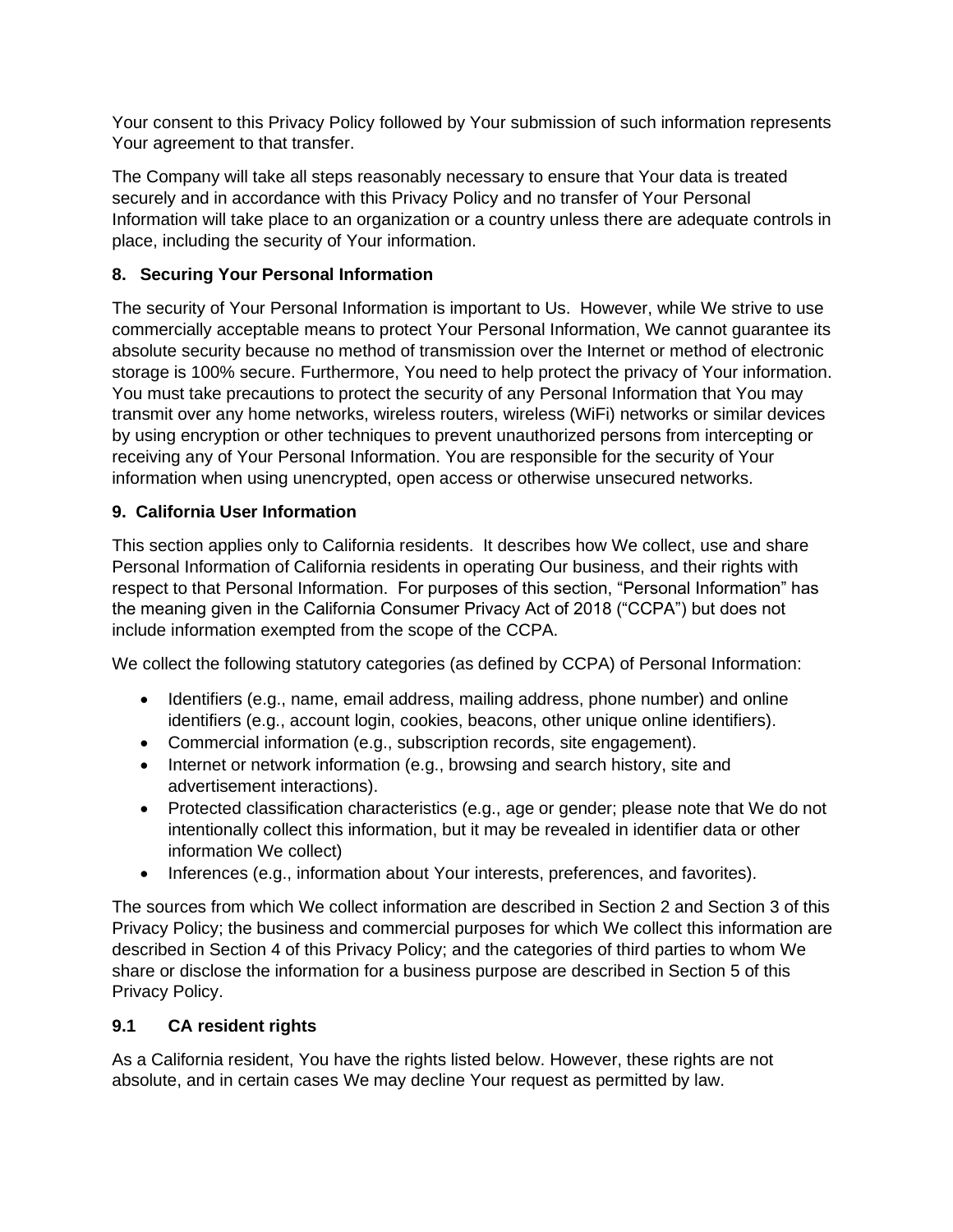- You can request the following information about how We have collected and used Your Personal Information during the past 12 months:
	- o The categories of Personal Information that We have collected.
	- $\circ$  The categories of sources from which We collected Personal Information.
	- $\circ$  The business or commercial purpose for collecting and/or selling Personal Information.
	- $\circ$  The categories of third parties with whom We share Personal Information.
	- $\circ$  Whether We have disclosed Your Personal Information for a business purpose, and if so, the categories of Personal Information received by each category of third-party recipient.
	- o Whether We've sold Your Personal Information, and if so, the categories of Personal Information received by each category of third-party recipient. However, please note that We do not currently sell any of Our Users' Personal Information.
- You can request a copy of the Personal Information that We have collected about You during the past 12 months.
- You can ask Us to delete the Personal Information that We have collected from You.
- Although the CCPA offers California residents the right to opt out of having their Personal Information sold, We do not sell individuals' Personal Information, and We do not use services that help deliver interest-based ads to You. Our Services are ad free. We do not make Personal Information We have collected available to any business partners for their use for the purpose of advertising activity that might be considered a "sale" of Your Personal Information. Consequently, We have no uses of Your Personal Information that might be considered a "sale" from which You could opt out.
- You can exercise the rights described above free from discrimination. This means We will not penalize You for exercising Your rights.

# **9.2 Exercising Your rights**

To request to exercise any of the rights listed above, please email: editor@intelligencecommunitynews.com.

Please note that We reserve the right to confirm Your California residence to process Your request(s), and We will need to confirm Your identity to process Your request(s). As part of this process, government identification may be required. California residents can empower an "authorized agent" to submit requests on their behalf. We will require the authorized agent to have a written authorization confirming that authority. We cannot process Your request if You do not provide Us with sufficient detail to allow Us to understand and respond to it.

# **10. EEA and Switzerland User Information**

This section applies only residents of the EEA or Switzerland. The following information applies with respect to Personal Information collected through Your use of Our Services.

We process Personal Information consistent with Our disclosures in this Privacy Policy. We process Personal Information on the following legal bases: (1) with Your consent; (2) as necessary to perform Our agreement to provide Services (such as when You sign up for Our newsletter or subscribe to Our Website); and (3) as necessary for Our legitimate interests in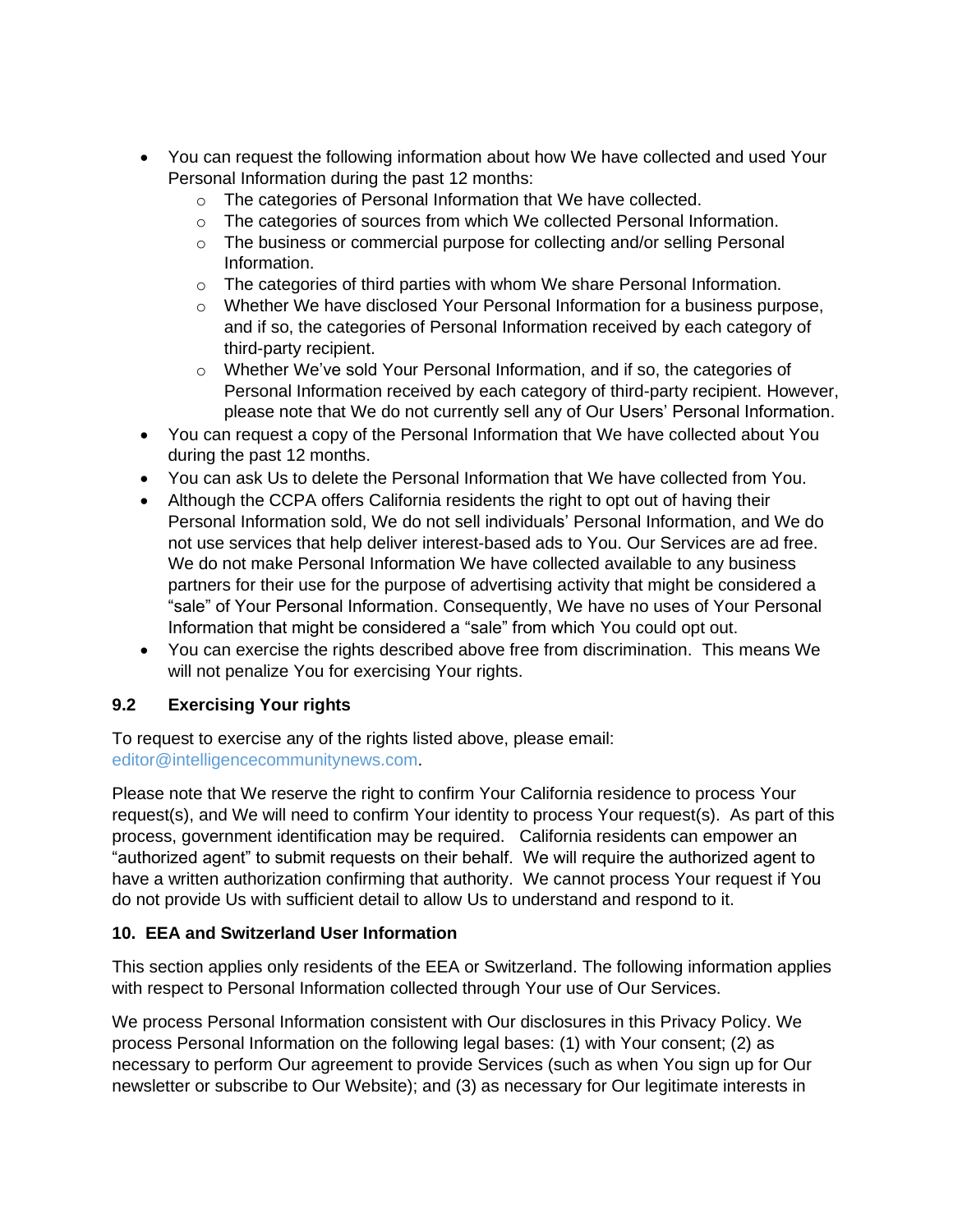providing the Services where those interests do not override Your fundamental rights and freedoms related to data privacy.

Double Blinde, LLC's Services do not process Personal Information for the purposes of ad targeting, selection, and delivery (either within or outside the Services).

As noted in Section 7, Personal Information We collect may be transferred to, and stored and processed in, the United States or any other country in which We or Our affiliates or processors maintain facilities. We will ensure that transfers of Personal Information to a third country or an international organization are subject to appropriate safeguards.

You are entitled to the rights under Chapter III of the EU General Data Protection Regulation or Section 2 of the Swiss Federal Act on Data Protection with respect to the processing of Your Personal Information, which include the right to access and rectify and to request erasure of Personal Information. To exercise these rights, please contact

editor@intelligencecommunitynews.com and provide as complete a description of Your request as possible. Please note that if You withdraw Your consent to the use or sharing of Your Personal Information for the purposes set out in this Privacy Policy, We may not be able to provide You with all (or any) of Our Services.

#### **11. Children's Privacy**

Our Services are not intended for children under 16 years of age. We do not knowingly collect Personal Information from anyone under the age of 16, and We do not target Our Services to children under the age of 16. If You are under 16 years of age, do not provide Personal Information to Us without providing Us with consent from Your parents. If We discover that We have collected Personal Information from anyone under the age of 16 without verification of parental consent, We will delete that information from as soon as reasonably practicable. If You believe that We have been provided the Personal Information of a child under the age of 16 without parental consent, please notify us immediately at editor@intelligencecommunitynews.com

#### **12. Links to Other Websites**

Our Services may contain links to other websites, mobile applications, and other online services operated by third parties; other websites, mobile applications, and online services operated by third parties may contain links to Our Services. These links are not an endorsement of, or representation that We are affiliated with, any third party. Additionally, Our content may be included on web pages or in mobile applications or online services that are not associated with Us. We do not control third party websites, mobile applications or online services, and We are not responsible for their actions of their privacy policies. Other websites, mobile applications and Services follow different rules regarding the collection, use and sharing of Your Personal Information. We encourage You to read the privacy policies of the other websites, mobile applications and online services You use.

#### **13. Other Important Information**

You may always opt-out of receiving future newsletters or email marketing from Double Blinde, LLC by following the instructions contained newsletters, or by emailing us at the address in Section 15 of the Privacy Policy below.